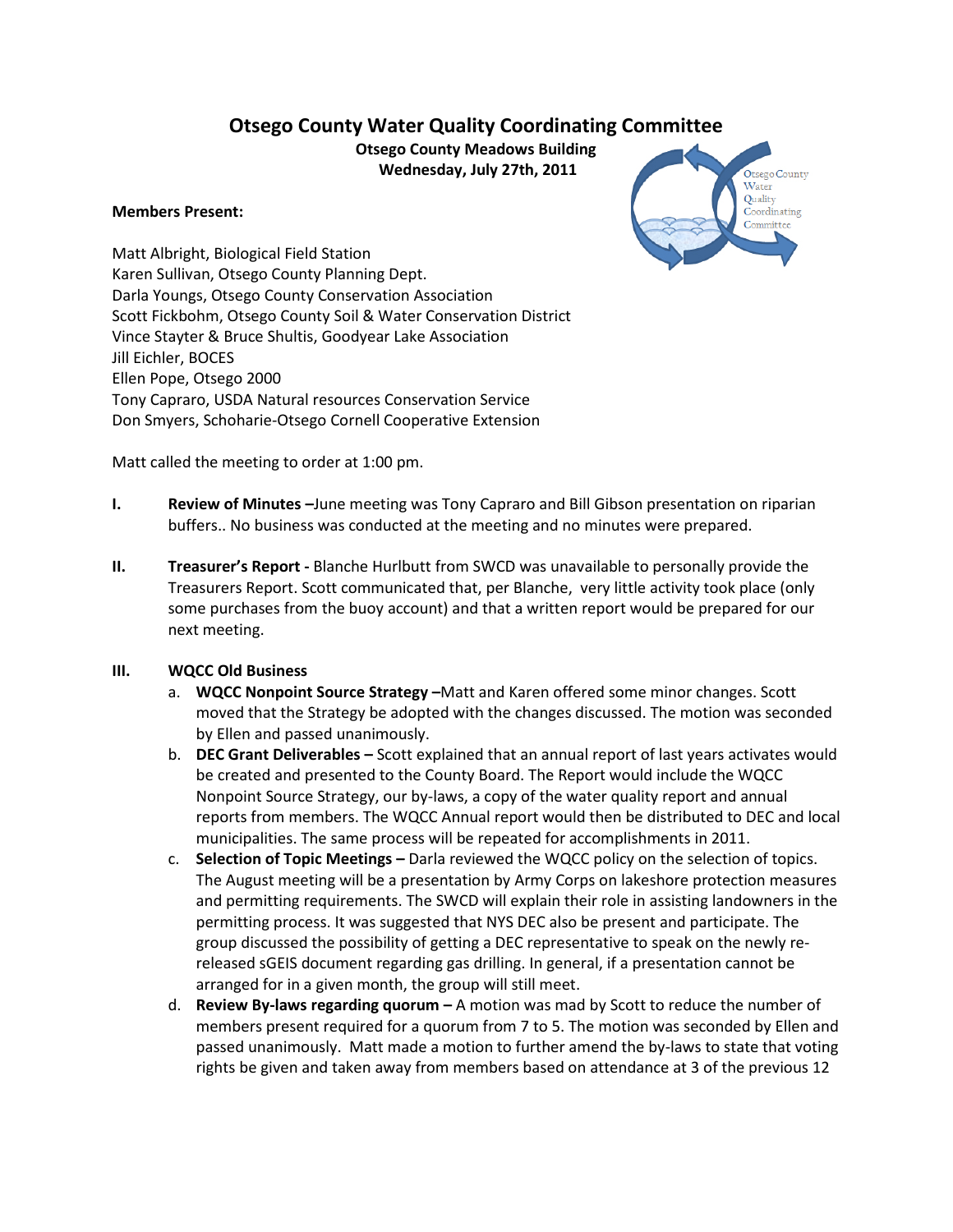meetings from the date the vote is to be taken. The motion was seconded by Darla and passed unanimously. Question raised if a 'proxy' vote can be counted.

### **IV. Department Reports**

- **a. BFS –** Matt reported that the intern season is ending and they wrapping up the summers research. The BFS received a NSF grant for a field lab at Upper Site and a grant for equipment needed to analyze the water quality of low impact agricultural practices.
- **b. Cornell Cooperative Extension -** Don reported that the Otsego office recently merged with the Schoharie CCE. The Otsego office also recently hired a new agricultural educator whose focus will be on business development and marketing and agriculture in general.
- **c. Natural Resource Conservation Service –** Tony reported that they are working on the last round of programming and have engaged in contracts with 12 landowners – 6 grazing farms, 2 organic operations, 1 livestock farm, 1 crop farm and wildlife contract. Tony also reported that staffing at NRCS is down as employees have been retiring early without backfilling.
- **d. Otsego County Conservation Association –** see attached
- **e. Otsego Planning Department –** Karen reported that a property purchased by the County during the FEMA buy out after the 2006 flood was recently transferred to DEC for public access on the Susquehanna River. The County moved to a single stream recycling system and is still trying to leave MOSA.
- **f. Otsego County Soil and Water Conservation District –** see attached
- **g. Otsego 2000 –** Ellen reported that hey are bust reviewing the DEC natural gas regulations and assisting local grass roots organizations on surveys regarding the prospect of natural gas development (results to date indicate approximately 60% concerned/against). Ellen is also working on a workshop to offer guidance to the public on how to properly write comments regarding the sGEIS to be held around the  $15<sup>th</sup>$  of August. The Cooperstown Farmers market is also celebrating an anniversary and looking to expand to an all year operation.
- **h. Goodyear Lake Association**  Vince reported that conductivity measurements are being taken regularly on the Lake and that he data is available and that the Goodyear Lake Day is going to be held on August  $13<sup>th</sup>$ .
- **i. BOCE** no report

The meeting was adjourned at 2:45. The next meeting will be held on Wednesday, August 31<sup>st</sup> at the County Meadows Building in Cooperstown.

Respectfully Submitted by Scott Fickbohm, August 2, 2011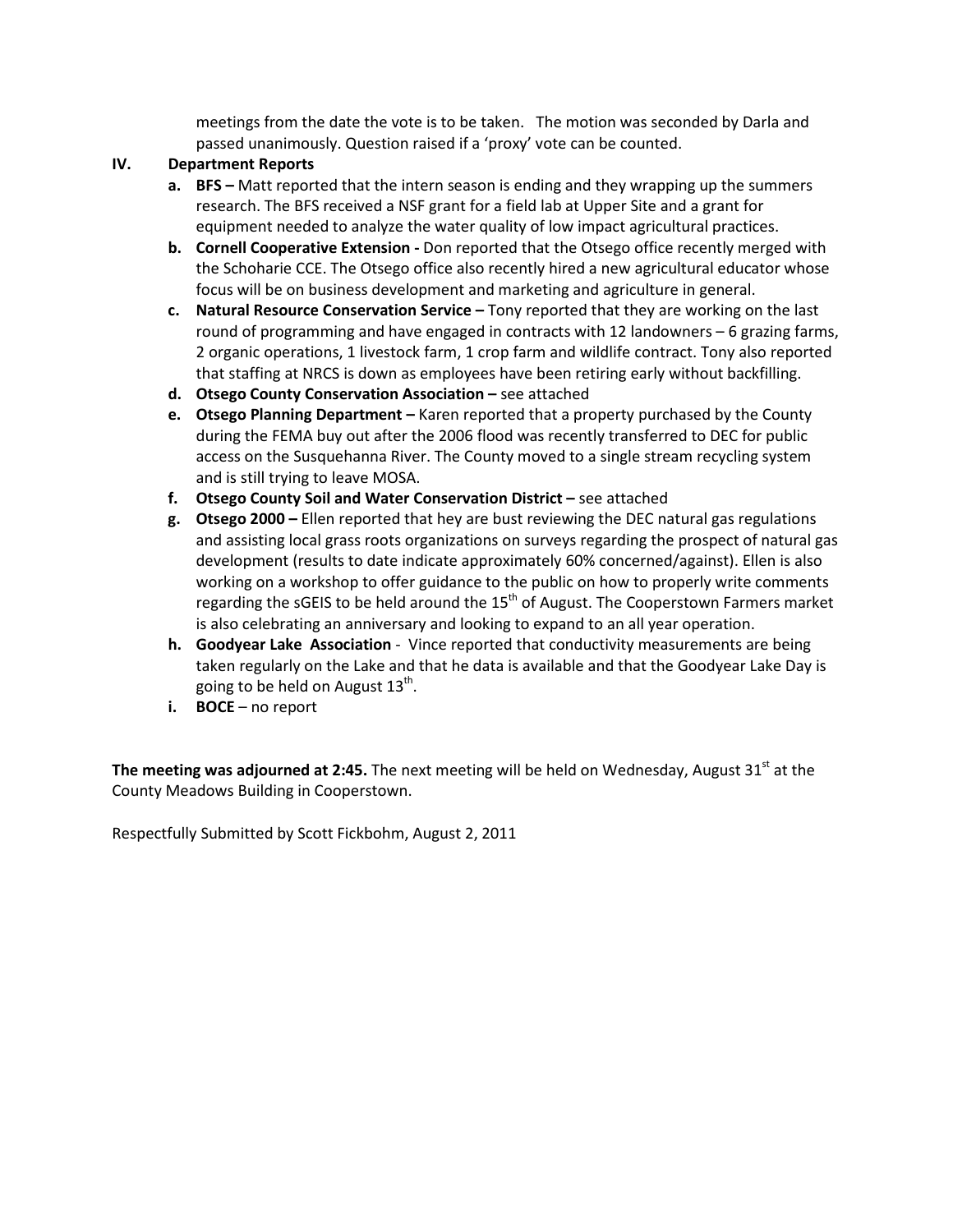# **OCCA Report –**

**Water:**

- Water chestnut eradication on Goodyear Lake, 6/17 and 6/18 and 7/15 and 7/16; preparing for and soliciting volunteers for hand pulling sessions on 8/19 and 8/20.
- Scouting of Goodyear Lake stump lot to assess water chestnut and other invasive populations, 06/29.
- Participated in water chestnut eradication on Oneonta marsh with BFS, 7/19.
- Sent e-mail invitations to 50+ potential participants for the Susquehanna Invasives Paddle scheduled for July 25-29; mailed hard-copy personalized invites (e-mails and hard copy invitees include major donors, former Board members, invasives and water quality experts/professionals, etc.).
- Planning and preparation for Susquehanna Invasives Paddle survey includes: recruiting of participants, creation of timeline and task list, trailer inspection and registration, certificate of insurance, scouting of start and end points for individual legs of journey, equipment/supply list, invasive species identification materials, etc.
- Mailed \$2,000 to Dr. Devin Castendyk, SUNY-Oneonta for baseline groundwater chemistry study in the Butternut Valley (\$2,000).
- Confirmed funding for hydroseeding projects in the Otsego Lake Watershed from Scott Fickbohm, Otsego County Soil & Water Conservation District: \$1,500, Red House Hill Road (Town of Middlefield) and \$800, Springfield Hill Road (Town of Springfield).
- Confirmed that Win McIntyre will provide review of water-related dSGEIS sections on behalf of OCCA.
- Preliminary review of dSGEIS to determine approach to review of document: which sections to review, who will review them, etc.
- Review of Headwaters Youth Conservation Corps contract (water chestnut pulling and invasives paddle survey), conversation with HYCC executive director and questions regarding sessions.
- Follow-up e-mails and phone calls to Scott Wells, NYSDEC (6/14, 6/22, 7/8, 7/11) regarding advancement of Portlandville river access. Correspondence with V. Stayter specific to preparing artist rendering of the proposed boardwalk to be included with associated DEC permits.
- To complete depth sounding (measurement) of Goodyear Lake Stump Lot, 7/15 and 7/16, to assist DEC permitting process for boardwalk/dock project.
- We have begun raising money for Otsego Lake/Upper Susquehanna Watershed programs for 2012 and, hopefully, beyond. These include the septic system management program, boat washing facilities, riparian buffers, hydroseeding, education, etc. Also talked with SWCD and SUNY-Oneonta representatives re: proposed Integrated Watershed Studies Center, 7/22.
- Wrapping up fundraising toward water chestnut eradication on Goodyear Lake.
- Darla Youngs replaces Erik Miller on county's Natural Gas Advisory Committee, 7/25.
- Lake Appreciation Day, Glimmerglass Park, 8/13.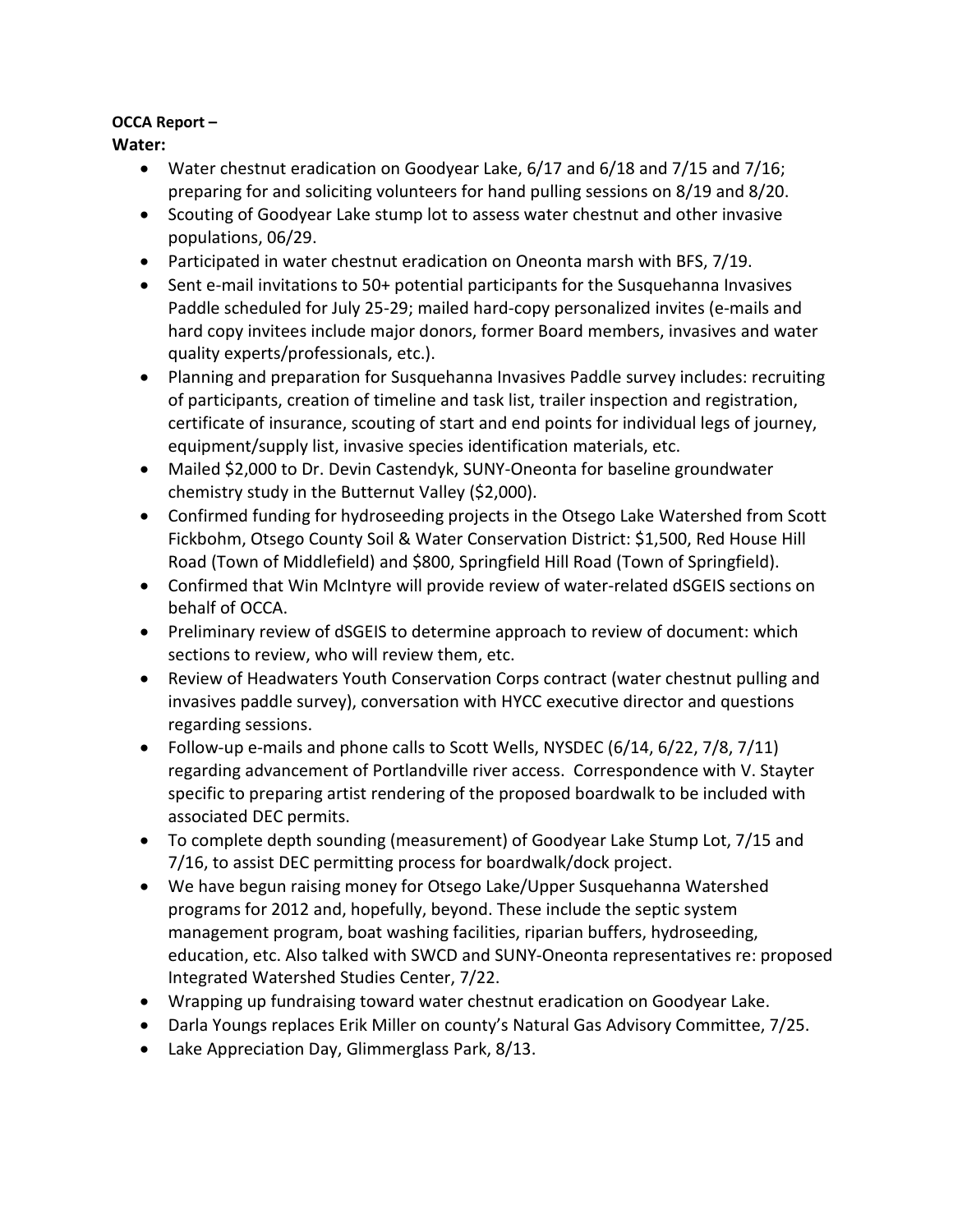### **Other:**

- Met with GIS intern on Natural Resources Survey, 6/30, to discuss basic parameters of project and preliminary details (template, payment, deliverables schedule, recording of methodology, information sources, possible partners, etc.) Follow-up meeting, 7/8 to discuss first set of maps to be created from template; preferred color scheme(s) based on data to be presented; and analysis of which maps cannot be generated based on available data. Anticipating first generation of maps within two weeks (7/21). Subsequent map sets to be generated in two week intervals; number of maps produced based on increasing level of difficulty—the first series of maps will be the largest as it represents relatively easy maps to create.
- Collaborating with Otsego 2000 on web-based map outlining municipal actions and positions, with links to town-specific data related to natural gas drilling and exploration.
- Upcoming nature walks: August 6, Milford State Forest, Dave Kiehm; August 13, Sleeping Lion Trail in Glimmerglass State Park; September 10, Betty and Wilbur Davis State Park, Joe Ritton; October 23, The Robert V. Riddell State Park, Trish and Steve Kent; and January 15, 2012, The Robert V. Riddell State Park, snowshoe hike with the Kents. Information blurbs to come.
- Submitted paperwork for renewal of Basswood Pond stewardship. Correspondence with OCCA member Lyn Edinger, whose property borders Basswood State Forest, on condition of trail. Reviewed photos and written descriptions. E-mail correspondence with NYSDEC regarding removal of fallen trees.
- Walked Basswood Pond Trail, 7/10, to further assess trail. OCCA member Lyn Edinger has done some work in clearing trail entrances and pond perimeter; OCCA to subcontract again this year for clearing of trail itself.
- Recycling brochure revise finalized; sent to printer 7/13; copies now available.

# **Otsego County Soil and Water Conservation District Report –**

### *AGRICULTURE*

- **1. Agricultural Environmental Management Program (AEM)**: Activities for the 1st Qtr of Year 7 included updating the AEM master database and paper file system by going through the entire database and removing inactive farms, consolidating where we had multiple folders and AEM numbers for the same farm, correcting addresses and physical locations in the GIS system. This process will give us a more accurate and up to date information system and facilitate reporting to the various entities we report AEM activity to. John has begun work has begun on the first of three CNMPs he needs to complete for his NYS planning certification. John also reviewed AEM Year 6 close out reporting with Cliff
- **2. Graze NY –** We will reach the end of our contract date this month. We have exceeded our deliverables by a factor of three. The Graze NY review team has looked at our work and made several recommendations that have been followed up by Bob and John. I have let the Graze NY counties know that we can take on an additional 120hrs of work before September if extra hours are available.
- **3. Upper Susquehanna Coalition Agreement** The District has spent time facilitating USC's 2<sup>nd</sup> Annual Legislative Briefing on the EPA TMDL held in Binghamton on July  $7<sup>th</sup>$ . Invitees included local, state,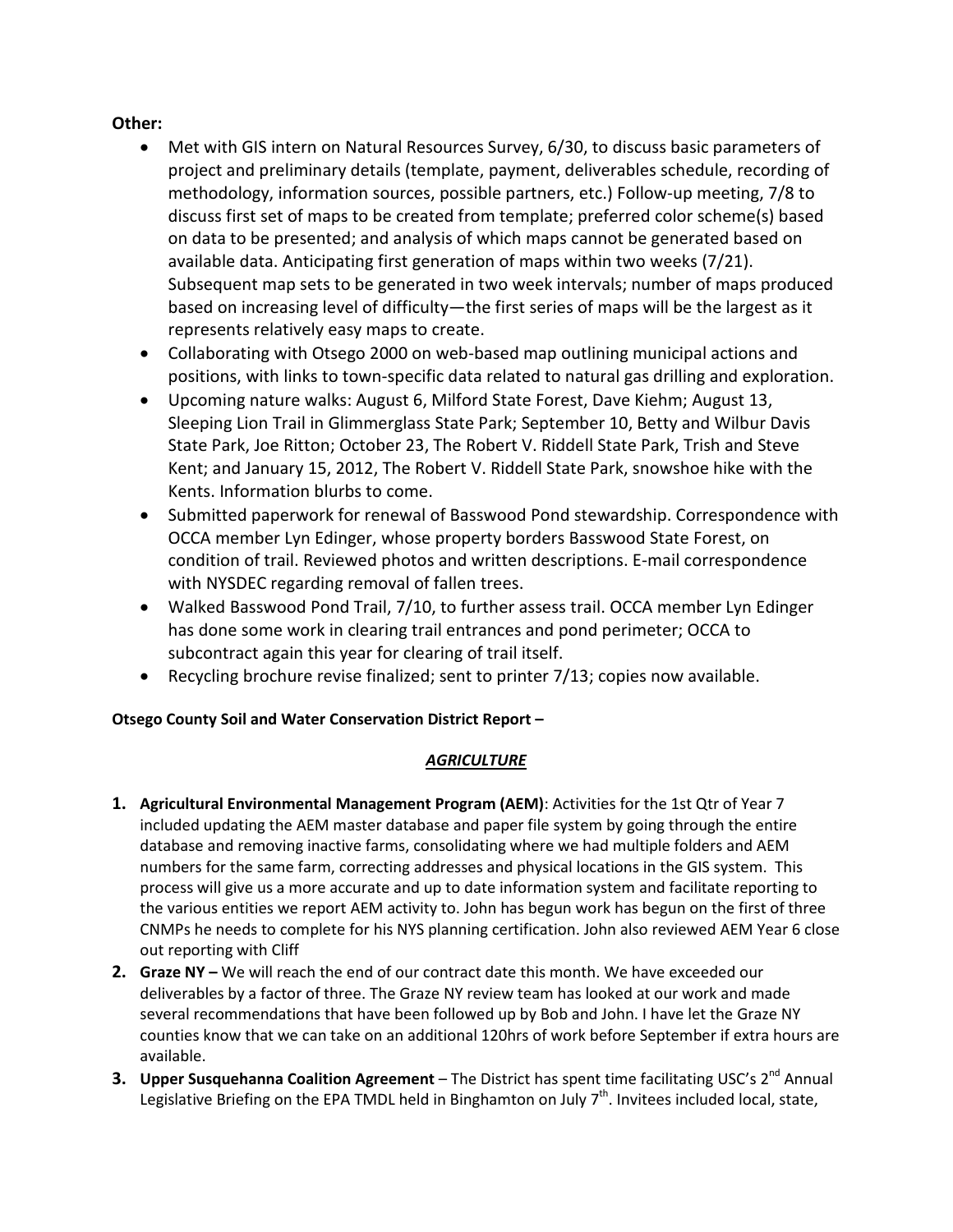federal legislators, natural resource professionals and other stakeholders. The meeting was well attended (list available) and we were able to clearly communicate our major messages: 1) the importance of funding to meeting the states WIP, 2) the consequences of not meeting the WIP and 3) reviewing the basic fairness and equity of NY's TMDL allocation.

- **4. Agricultural Plastic Baler** We have been out to 4 farms and, when completed, we will have approximately 6 bales in the field. Interest in the program is high. Next steps include a 'milk run' of existing bales to be delivered to MOSA.
- **5.** Ag. Non-Point Source Grants –

*ROUND XIV – Grazing Grant:* Nothing new to report. We anticipate the grant to be complete by the end of this year.

*ROUND XV – Waterpoint Farms*: Construction is complete. We have made an interim payment to Winsor Acres and have begun the initial work of grant closeout. We will formally submit the closeout paper work after NRCS has officially signed off on all the practices. The farmer was very happy with the project and had many good things to say about Jeanine H's efforts. We also distributed an AEM sign to Dave Dickey at a meeting that included Senator Seward, Assemblyman Lopez, Tony and myself. We will try to use the success to promote the program and partnership in the press.

*ROUND XVI – Cooperstown Holstein:* The re-design is complete and the District and NRCS will be looking to put the job out to bid as soon as possible.

*ROUND XVII:* Official award announcement has not been made. Mike L from the state office believes the announcement will be made soon.

*ROUND XVIII:* While the RFP for Round 18 has not been made available, we are considering at least 5 potential applications.

### *FLOODING AND STORMWATER*

- **6. Hydroseeding –** We have put together a purchase order for approximately 56 loads of hydroseed 50 of which will be applied to Town and County roads. Physical assessment of the 35 sites identified continues.
- **7. Canadarago Lake –**County Attorney Cocomma believes the CLIA is most likely the owner of the dam. She will research some remaining issues and then issue a letter stating so. This will begin the process of investigating the repairs proposed in the H&H report. We are still waiting for the release of the State of the Lake Report by the BFS.
- **8. Stream Projects –** Mike Lovegreen from the USC Stream Team visited 12 sites around the County where stream erosion is occurring. Mike will provide trip reports on each site including rehabilitation options and rough price quotes. Based on that information and the interest of the landowner, we will then proceed to the design and permitting stage. As of yet, little funds have been identified to implement the designs. Mike also provided a day-long watershed assessment training to members of the BVA. This effort is meant to result in the creation of a background report on the Butternut Creek watershed inclusive of a watershed wide streambank assessment.. The report will be used as the basis for future funding applications.
- **9. Wetland Project –** No progress in addressing the beaver activity at the site of a wetland restoration project 2 years ago. We are working with DEC, the landowner and the BFS on receiving a nuisance permit and retrofitting the outlet such that it does not clog so easily.
- **10. Oneonta Stormwater –** The District met with Town of Oneonta officials to discuss options in protection the City and Town's reservoir and further previous stormwater work in preparation of potential MS4 designation by the State or EPA.